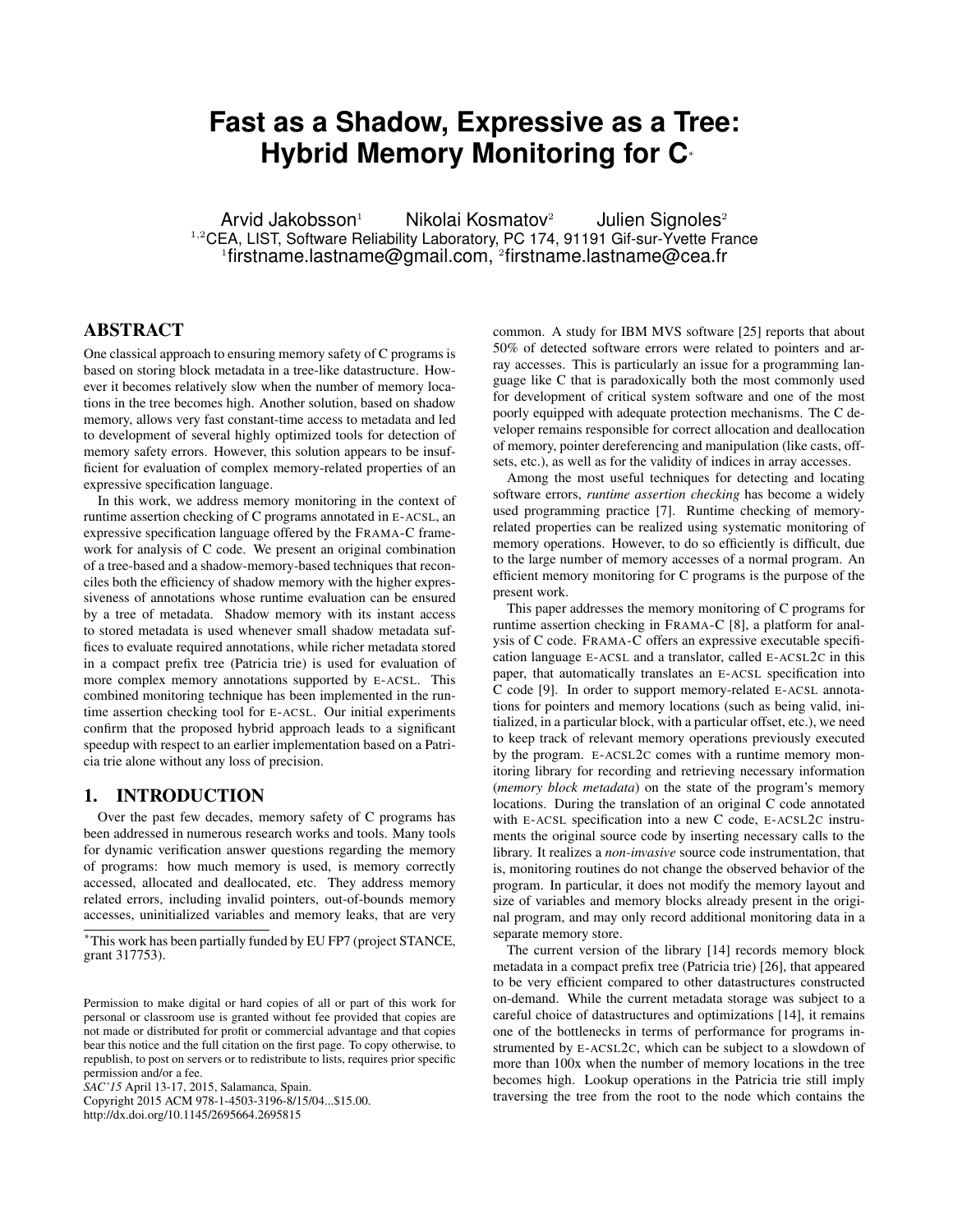| E-ACSL keyword         | Its semantics                                                              | Monitoring level             |      |
|------------------------|----------------------------------------------------------------------------|------------------------------|------|
| \base_addr(p)          | the base address of the block containing pointer $\beta$                   | <b>Block</b>                 |      |
| \block_length(p)       | the size (in bytes) of the block containing pointer $\beta$                | <b>Block</b>                 |      |
| <b>\offset</b> (p)     | the offset (in bytes) of $p$ in its block (i.e., w.r.t. \base_addr $(p)$ ) | <b>Block</b>                 |      |
| <b>\valid read</b> (p) | is true iff reading $_{\rm sp}$ is safe                                    | here $\frac{1}{2}$ must be a | byte |
| $\text{valid}(p)$      | is true iff reading and writing $_{\rm \ast p}$ is safe                    | non-void pointer             | byte |
| $\int_{p}$             | is true iff $_{\star}$ has been initialized                                |                              | byte |

Figure 1: Memory-related E-ACSL constructs currently supported by E-ACSL2C

metadata needed, and thus several memory accesses.

Recent advanced tools for detection of memory safety issues used an alternative approach, based on a statically allocated fixed array for metadata that allows a fast offset-based access [19, 22]. Such an array is called a *shadow memory*, since each address of the user-memory is shadowed by an element of this array. In the context of runtime assertion checking of E-ACSL annotations, this approach alone would not be sufficient to store all metadata necessary to support various memory-related predicates offered by E-ACSL.

The objective of this paper is to study how the existing memory monitoring solution can be improved using the shadow memory approach. We present an original combination of a tree-based and a shadow-memory-based techniques that reconciles both the efficiency of shadow memory with the higher expressiveness of annotations whose runtime evaluation can be ensured by a tree of metadata. Rather than providing detailed (but more difficult to follow) algorithms, we give comprehensive design principles of the combined technique. We implement these techniques in the memory monitoring library for runtime assertion checking in FRAMA-C [8] and evaluate them on several experiments.

The contributions of this paper include

- a classification of memory-related predicates of E-ACSL with regard to their monitoring level as byte-level and block-level,
- design and implementation for E-ACSL2C of a shadow memory storage of block metadata for byte-level annotations,
- rough complexity evaluation for the Patricia trie store and the shadow memory store,
- an original hybrid memory monitoring solution combining two kinds of metadata storage,
- implementation of the combined monitoring for E-ACSL2C,
- evaluation of the hybrid solution compared to separate monitoring using a Patricia trie and shadow memory.

The paper is organized as follows. Sec. 2 presents the E-ACSL specification language and the translation of the annotations into instrumented C code with E-ACSL2C. Sec. 3 introduces the monitoring level of memory-related predicates and describes the treebased, the shadow-memory-based and the hybrid monitoring solutions. These solutions are evaluated and compared in Sec. 4. Finally, Sec. 5 presents some related work, and Sec. 6 concludes the paper.

# 2. RUNTIME ASSERTION CHECKING OF E-ACSL ANNOTATIONS

This section presents E-ACSL [9, 23], an executable specification language designed to support runtime assertion checking<sup>1</sup> in FRAMA-C.

FRAMA-C [8] is a framework dedicated to analysis of C programs that offers various analyzers, such as abstract interpretation based plugin VALUE for value analysis, dependency analysis, program slicing, JESSIE and WP plugins for proof of programs, etc. ACSL [4] is a behavioral specification language shared by different FRAMA-C analyzers that takes the best of the specification languages of earlier tools CAVEAT [5] and CADUCEUS [12], inspired by JML [6, 15].

ACSL is sufficiently expressive to express most functional properties of C programs. It has already been used in many projects, including large-scale industrial ones [8]. It is based on a typed first-order logic in which terms may contain *pure* (i.e. side-effect free) C expressions and special keywords. An EIFFEL-like contract [17] may be associated to each function in order to specify its preand postconditions. The contract can be split into several named guarded behaviors. Contracts may also be associated to statements, as well as assertions, loop invariants and loop variants. ACSL annotations also include definitions of (inductive) predicates, axiomatics, lemmas, logic functions, data invariants and ghost code.

Designed as a large subset of ACSL, E-ACSL preserves ACSL semantics. Moreover, the E-ACSL language is *executable*: its annotations can be translated into C monitors and executed at runtime. This makes it suitable for runtime assertion checking.

The requirement of being executable brings some natural limitations on ACSL annotations that can be supported in E-ACSL. E-ACSL syntactically limits quantifications to range over finite domains of integers in order to be computable. Loop invariants in E-ACSL lose their inductive nature: a loop invariant in E-ACSL is equivalent to two assertions: the first one before entering the loop and the second one at the end of each iteration of the loop body. In E-ACSL there are no lemmas (which usually express non-executable mathematical properties) nor axiomatics (non-executable by nature). There is also no way to express termination properties of a loop or a recursive function, since detecting non-termination at runtime in finite time is not possible. All other features of ACSL are fully supported in E-ACSL, including mathematical integers, predicates and functions over C pointers.

The first two columns of Fig. 1 present some memory-related annotations supported by E-ACSL. We use the term *(memory) block* for any (statically, dynamically or automatically) allocated object. A block is characterized by its size and its *base address,* that is, the address of its first byte. The offset of a pointer inside its block is computed with respect to the base address.

#### *Running Example.*

Fig. 2 contains a toy example illustrating memory-related predicates of E-ACSL. The code at lines 6–19 checks if the array of in-

*Overview of E-ACSL.*

<sup>&</sup>lt;sup>1</sup>Runtime annotation checking would be here a more suitable term since various kinds of annotations are supported.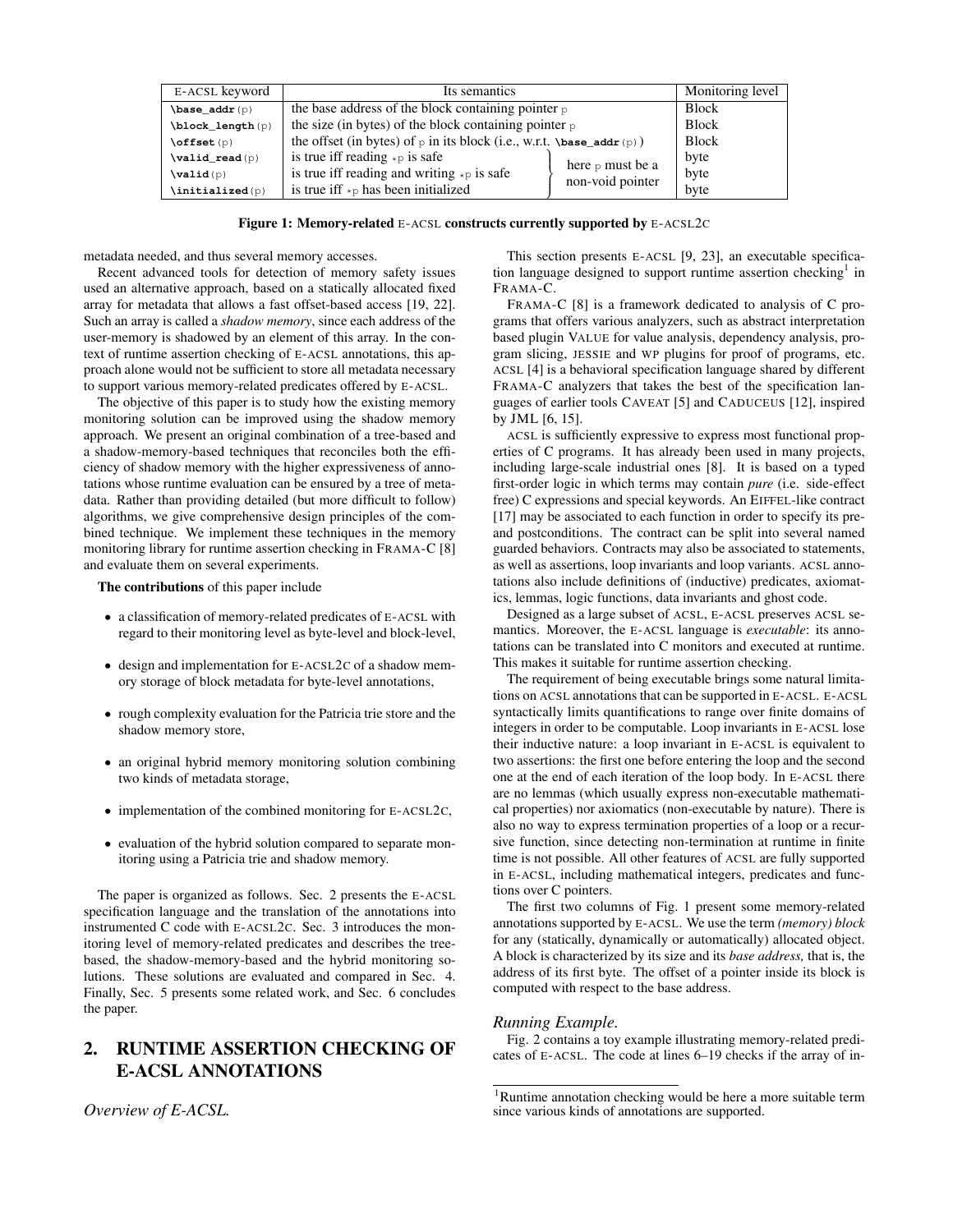```
1 int main(){
2 int arr[10]={3,1,4,1,5,9,2,6,5,3}, subarr[3]={4,1,5}, *result;
    unsigned len=10, sublen=3;
    //@ assert \forall int i; 0 \le i \le len ==> \lvalid(arri);//@ assert \forall int j; 0 \leq j \leq sublen ==> \valid(subarr+j);
    // search an occurrence of the list subarr in the list arr
    unsigned i, j, found = 0;
8 for(i = 0; i <= len-sublen; i++){
       found = 1;10 for(j = 0; found &i j < sublen; j++)<br>11 if(arr[i+i] != subarr[i])
         if(ar[i+j] := subarr[j])12 found = 0;13 if(found)
14 break;
15 }
16 if(found)<br>17 result = arr+i:
17 result = arr+i; // found, result points to the occurrence
18 else<br>19 result = (\text{void} \star) 0;19 result = (\text{void} \times) 0; // not found, NULL
20 // check the result
21 //@ assert \base_addr(arr) == \base_addr(result);
22 //@ assert \offset(arr) <= \offset(result) <= \offset(arr)+(len-sublen)*sizeof(int);
23 //\theta assert \forall int j; 0 \leq j \leq  sublen ==> result[j] == subarr[j];
24 }
```
#### Figure 2: Program **findSubarray** that looks for an occurrence of array **subarr** with **sublen** integers as a subarray in array **arr** with **len** integers, and assigns to **result** the pointer to such an occurrence if found

tegers arr contains another array subarr as a subarray. If an occurrence of the subarray is found, result will point to the first element of such an occurrence. Otherwise, it will be null. For the given values of arrays and their lengths (lines 2–3), the sublist subarr will be found starting from index 2 in arr. This simplified example is inspired by the strstr standard library function that looks for a substring in a given string. The assertion at line 4 of Fig. 2 states that the cells at indices  $0$ ...len-1 of array arr must be valid, while that of line 5 checks the validity of elements in subarr. The assertions at lines 21–23 ensure that result points to an occurrence of subarr in arr. We write them in the most general form for any values of arrays and covering the case where the arrays can be part of bigger blocks, so arr is not necessarily a base address itself like in this toy example. We check that arr and result belong to the same block (line 21), that result points to an element inside the appropriate part of arr (line 22) and that this element starts indeed an occurrence of the subarray subarr (line 23).

#### *Runtime Assertion Checking for E-ACSL.*

Translation into C of basic E-ACSL features (including overflowfree arithmetic operations for integers, behaviors, quantifications over finite sets, some special keywords, values at the Pre, Post or any labeled state, etc.) relies on a non-invasive instrumentation of C code by E-ACSL2C as described in [9]. However, runtime assertion checking of E-ACSL specifications involving memory-related constructs of Fig. 1 requires particular care.

In order to evaluate memory-related E-ACSL annotations (cf. Fig. 1), we record metadata on validity, initialization, size, etc. of memory locations during program execution in a dedicated data store, that we call below *the store.* The instrumented code relies on a memory monitoring library that provides primitives for both evaluating memory-related E-ACSL annotations (by making queries to the store) and recording in the store all necessary data on allocation, deallocation and initialization of memory blocks. Thus E-ACSL2C inserts calls to library primitives for two purposes:

- to translate into C and evaluate memory-related E-ACSL annotations, and
- to record memory-related program operations (allocation, deal-

location, initialization) in the store.

For instance, assuming **sizeof**(**int**) is equal to 8, the predicate **\valid**(arr+i) at line 4 of Fig. 2 is translated by E-ACSL2C into a call to a library primitive  $\sqrt{\frac{1}{2}}$  and  $\arctan 8$  that is supposed to query the store and to determine if the pointer arr+i is valid. It can be determined since E-ACSL2C records the automatic allocation of an array of 10 integers by inserting another library call \_\_store\_block(arr, 8\*10) after the allocation at line 2. It also deregisters this allocation from the store by inserting a library call \_\_delete\_block(arr) at the end of the scope. Similarly, all other memory related operations (static, dynamic and automatic allocations, deallocations and initializations) are instrumented as well, as presented in more detail in [14].

#### *Pre-Analysis for Limited Monitoring.*

In this instrumentation based approach, frequent calls to library primitives can significantly decrease the performance of the instrumented program. One way to reduce this slow-down is to reduce the number of library calls, that is, to restrict the monitoring to memory locations that are necessary to evaluate the existing memory-related annotations, and avoid the monitoring of irrelevant ones. E-ACSL2C comes with a pre-analysis step that performs a backward data-flow analysis computing an over-approximated set of memory locations that are sufficient to monitor in order to verify memory-related annotations. This analysis has been presented in [9]. For example, to evaluate the annotations of the program in Fig. 2 it would be sufficient to monitor the locations pointed by arr, subarr and &result (the last one being required e.g. to check if result is valid before dereferencing result at line 23). The dataflow analysis will indeed exclude from monitoring the locations at addresses  $\epsilon$ len,  $\epsilon$ sublen,  $\epsilon$ i and  $\epsilon$ j. If the assertion of line 5 were removed from the program, subarr would be excluded from monitoring as well, and thus only arr and &result would be monitored.

Another way to improve the performance of instrumented code is providing an efficient design of the store, since the efficiency of the instrumented code strongly depends on the speed of the library. This is the purpose of the following section.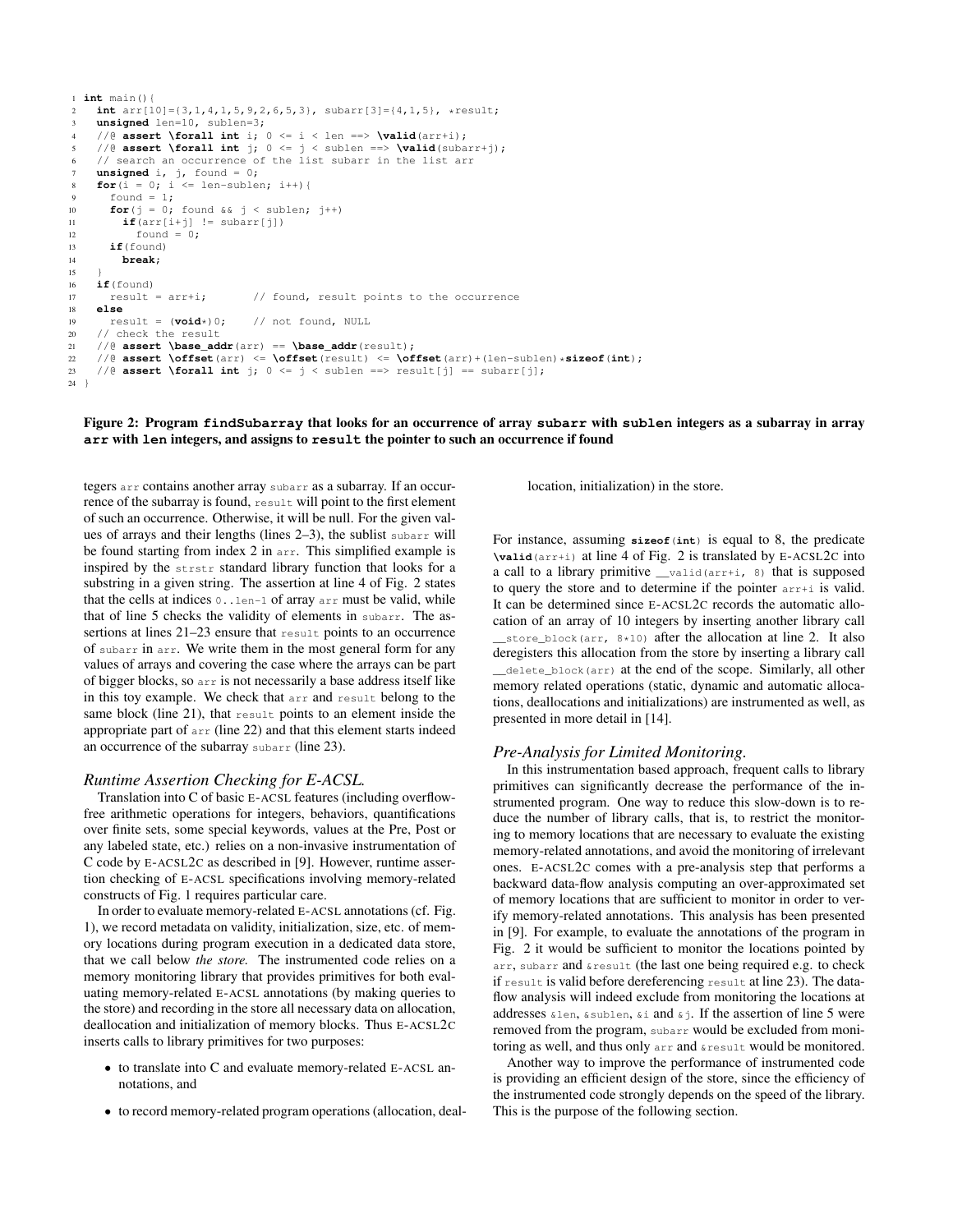# 3. HYBRID MEMORY MONITORING

#### *Byte-Level and Block-Level Monitoring.*

Memory-related annotations of E-ACSL presented in Fig. 1 can be classified into two groups. On the one hand, the predicates related to validity and initialization of the memory location referred to by  $\mathbb{P}$  do not require any information of the relative position (offset) of p in its block, or the size or base address of this block. Local (validity or initialization) information for the specific bytes composing  $_{\ast p}$  is sufficient to evaluate these predicates. We say that these predicates require *byte-level* monitoring (as indicated in the third column of Fig. 1). On the other hand, local information does not suffice for the first three predicates whose evaluation requires global block characteristics: base address and size. We say that such predicates require *block-level* monitoring.

For instance, the assertions at lines 4–5 in Fig. 2 include only byte-level predicates, while the assertions at lines 21–22 include block-level constructs. Since the assertion at line 5 is the only assertion to be evaluated for subarr (or its aliases), byte-level monitoring of the array subarr would be sufficient. The array **\valid**(arr) requires block-level monitoring because of the assertions at lines 21–22.

Let us now present a tree-based and a shadow-memory-based storage of block metadata, as well as the hybrid memory monitoring solution we propose to support memory-related annotations of E-ACSL.

#### *Tree-Based Storage of Metadata.*

A previous work [14] proposed a memory monitoring solution for E-ACSL based on a compact prefix tree (Patricia trie) [26] for storing block metadata. The keys of tree nodes are base addresses (that is, 32-bit or 64-bit words) or address prefixes. Any leaf contains a block metadata with the block base address. Routing from the root to a block metadata is ensured by internal nodes, each of which contains the greatest common prefix of base addresses stored in its successors. Fig. 3a illustrates a Patricia trie, for simplicity, over 8-bit addresses. It contains three blocks in its leaves (only block base addresses are shown here), and greatest common prefixes in internal nodes. A "\*" denotes one of undefined bits following the greatest common prefix. Fig. 3b presents another trie obtained from the first one by adding the base address 0010 0111, that required to create a new internal node  $0010011*$ . Conversely, removing 0010 0111 from the trie of Fig. 3b would give that of Fig. 3a.

Although the Patricia trie came out on top out of the different on-demand-constructed datastructures which were evaluated during the design of the store [14], it has still a significant cost attached to updating the store while the verified program is running, as well as the cost of querying the store to retrieve the metadata. The trie is a tree structure, and each level of the tree explored during lookup incurs at least one memory read. This means that programs using a big number of variables will have a much longer lookup time for metadata than a program using a smaller set of variables.

An advantage of this datastructure is a potentially big amount of block metadata that can be attached to a node for all required information, including base address, validity, block size, initialization, dynamic (freeable) or non-dynamic origin, writable or read-only, etc. Therefore, this solution can support both byte-level and blocklevel monitoring.

#### *Shadow-Memory-Based Storage of Metadata.*

An efficient alternative to a tree-based storage is to use a linear

Program Memory Layout



Figure 4: Metadata storage based on shadow memory

structure with an offset-based access to metadata. Such a store is called a *shadow memory* [19, 22], since each address of the usermemory is shadowed by an element of this structure. A shadow memory is a large array, such that an address of the user-memory can be associated with an element of this array. The mapping of a user memory address  $p$  to the shadow memory is basically a linear mapping:

#### $\text{Sh}(p) = \text{Sh\_Base} + p \cdot \text{Scale}$

obtained by a simple offset with a scale (if more, or less, than one byte of shadow memory should be associated to each byte of the user memory).

The design of the new shadow-memory-based store for memory monitoring with E-ACSL is illustrated in Fig. 4. In a standard memory layout of the program execution under Linux, most user-created memory allocations tend to cluster in the top and bottom of the addressable space. The stack sits in the top and grows downwards, while the text and data segments are fixed in the bottom, with dynamically allocated memory on top of them growing upwards. The areas in the middle of the memory are rarely used except for the mapping of dynamically linked libraries, which are actually not fully supported by the store. Since the addressable memory of a program is far bigger than what most programs really use during execution, a linear structure that covers a portion of the upper area and the lower area, but ignores the middle area, can shadow the memory actually used by most programs. We allocate such a block for the shadow memory whose size was set to the largest continuous mapping returned by mmap. It is divided into two parts: the higher one, Shadow<sub>Stack</sub>, to store metadata of the stack, and the lower one, containing Shadow<sub>Text</sub>, Shadow<sub>Data</sub> and Shadow<sub>Heap</sub>, for the metadata of the corresponding three areas. Gray areas in Fig. 4 show memory zones that are unaddressable and/or not represented by the shadow memory store. An access to the metadata for an ad-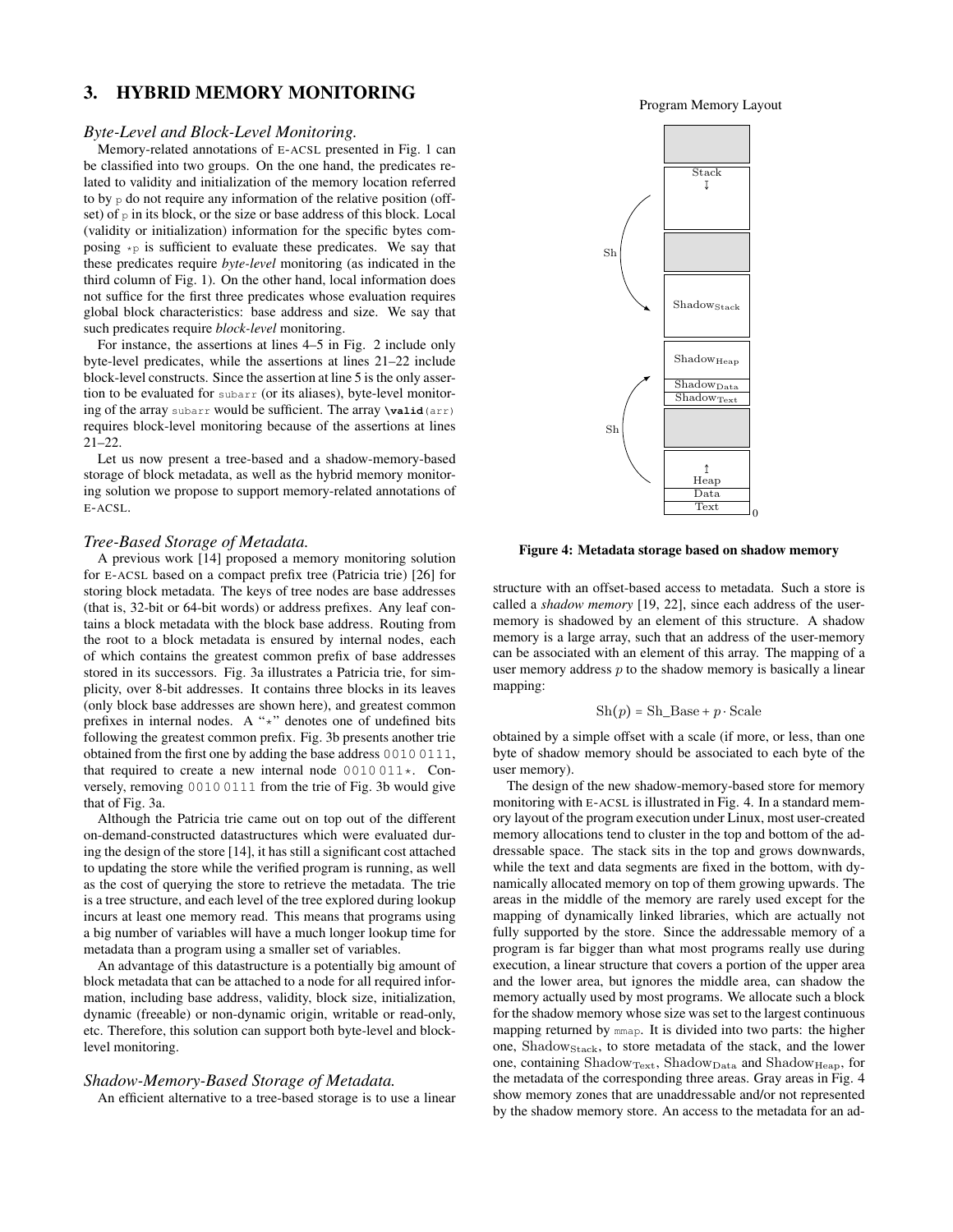

Figure 3: Example of a compact prefix tree (Patricia trie) a) before, and b) after inserting **0010 0111**

dress  $p$  is preceded by an address check, that detects if  $p$  does not belong to the address intervals modeled by the shadow memory.

Separate bits of the shadow of a byte are used to represent its validity and initialization status. The bytes of each newly allocated block are first marked, one after another, as valid and uninitialized. When some bytes are assigned a value, each of these bytes is marked as initialized. Finally, when the block is deallocated, each of its bytes is marked as invalid in the shadow memory. In this way, validity and initialization of memory locations can be efficiently updated and evaluated during the execution of the instrumented code.

If the metadata of a block cannot be found to set validity or initialization, then it means that the block is not in the area covered by the shadow memory. In this case the memory monitoring library stops the execution of the program with a warning.

Thus, a limitation of shadow memory techniques is the requirement to allocate a long continuous memory block to store the metadata. Indeed, to be efficient, the shadow memory is not constructed on-demand like the Patricia trie, it must be allocated from the beginning until the end of the program. For example, if one byte of metadata is stored for each byte of memory used by the analyzed program, then half of the memory must be allocated to the memory monitoring library. This can be infeasible for some programs with strong memory constraints (e.g. using dispersed fixed addresses). Since most programs do not have such constraints and do not use most of the available virtual memory, it is often possible to allocate a sufficiently long continuous memory block for shadow memory.

In the context of runtime assertion checking for an expressive specification language like E-ACSL, another important limitation of the shadow memory is that it is only suitable for byte-level monitoring since metadata is associated to each unique byte. Associating all block metadata to each byte would need even more shadow memory and appeared to be too costly in terms of memory for our purpose.

#### *Complexity Evaluation Insights.*

To better understand strong and weak points of both techniques before describing their combination, let us give rough upper bounds on complexity of additional memory monitoring code in both cases. For simplicity, we do not consider cache related issues (that could also impact final performance), and suppose we monitor and evaluate only validity information without pre-analysis on a 64-bit architecture. Let A be the number of (dynamic, static and automatic) allocations of memory blocks, L be the maximal size of these blocks,  $D$  be the number of deallocations, and  $V$  the number of evaluations of a **\valid** predicate for locations (again, of maximal length of L bytes). All numbers are counted over the whole program execution. Each of these operations requires a lookup to find the place of the corresponding (added, deleted or searched) node in the trie. Let H be the maximal height of the Patricia trie, so  $H \leq 1 + 64$ . Moreover, if the trie is balanced (that is not at all ensured for the Patricia trie) and contains at most  $N$  blocks stored in its leaves, then  $H \leq 1 + \log N$ , otherwise, in an unbalanced tree, we have  $H \leq 1 + N$ . Let  $m_a$  and  $m_d$  be the number of steps required by node allocation and deallocation for a node insertion or removal,

while  $I_{Sh}$  denotes the number of steps for shadow memory initialization. The number of additional operations for monitoring allocations, deallocations and validity checks using a Patricia trie can be (very roughly) bounded by

$$
\leq A \cdot (H + m_a) + D \cdot (H + m_d) + V \cdot H,\tag{1}
$$

not depending on L, while the shadow memory store would lead to

$$
\leq I_{Sh} + A \cdot L + D \cdot L + V \cdot L \tag{2}
$$

more steps, each of the block bytes being treated separately. These estimates illustrate that the Patricia trie can be expected to be less efficient when  $H$  becomes high and  $L$  remains low, unless the trie remains small while high block sizes (or, for fast programs, shadow initialization  $I_{Sh}$ ) penalize the shadow memory approach.

#### *The Combined Monitoring Solution.*

The objective of the combined memory monitoring solution is to reconcile the benefits of both tree-based and shadow-memorybased storage within the same library. As we have explained above, the Patricia trie is often slower but supports most expressive memoryrelated annotations. On the other hand, the shadow-memory technique is usually much faster, but is not suitable for block-level monitoring. Let us present the main principles of the proposed combined memory monitoring solution.

Metadata for a newly allocated block should be recorded using the following principles:

- P1 Metadata of all memory locations that require block-level monitoring should be stored in the Patricia trie store.
- P2 For memory locations that require byte-level monitoring, their metadata are typically stored in the shadow memory store.

In addition, there are some specific cases and optimizations.

P3 If a block does not completely belong to the interval of addresses supported by the shadow memory, its metadata should be stored in the Patricia trie store.

While this situation has never occurred in our benchmarks, Principle P3 addresses the restriction on the supported address interval of the shadow memory store.

If a block has a relatively big size, its allocation, deallocation or query would require to access a long interval of metadata bytes in the shadow memory, that may be longer than treating the block in the Patricia trie. Therefore we use the following additional optimization:

P4 For blocks longer than a (parameterizable) constant length C, the metadata should be stored in the Patricia trie store.

The evaluation of a memory-related annotation is basically realized in the following way.

- P5 The evaluation of block-level predicates should always query the Patricia trie.
- P6 For predicates that require byte-level monitoring, the evaluation first tries to find the required information in the shadow memory store. If the block is unknown in the shadow memory store, it queries the Patricia trie store.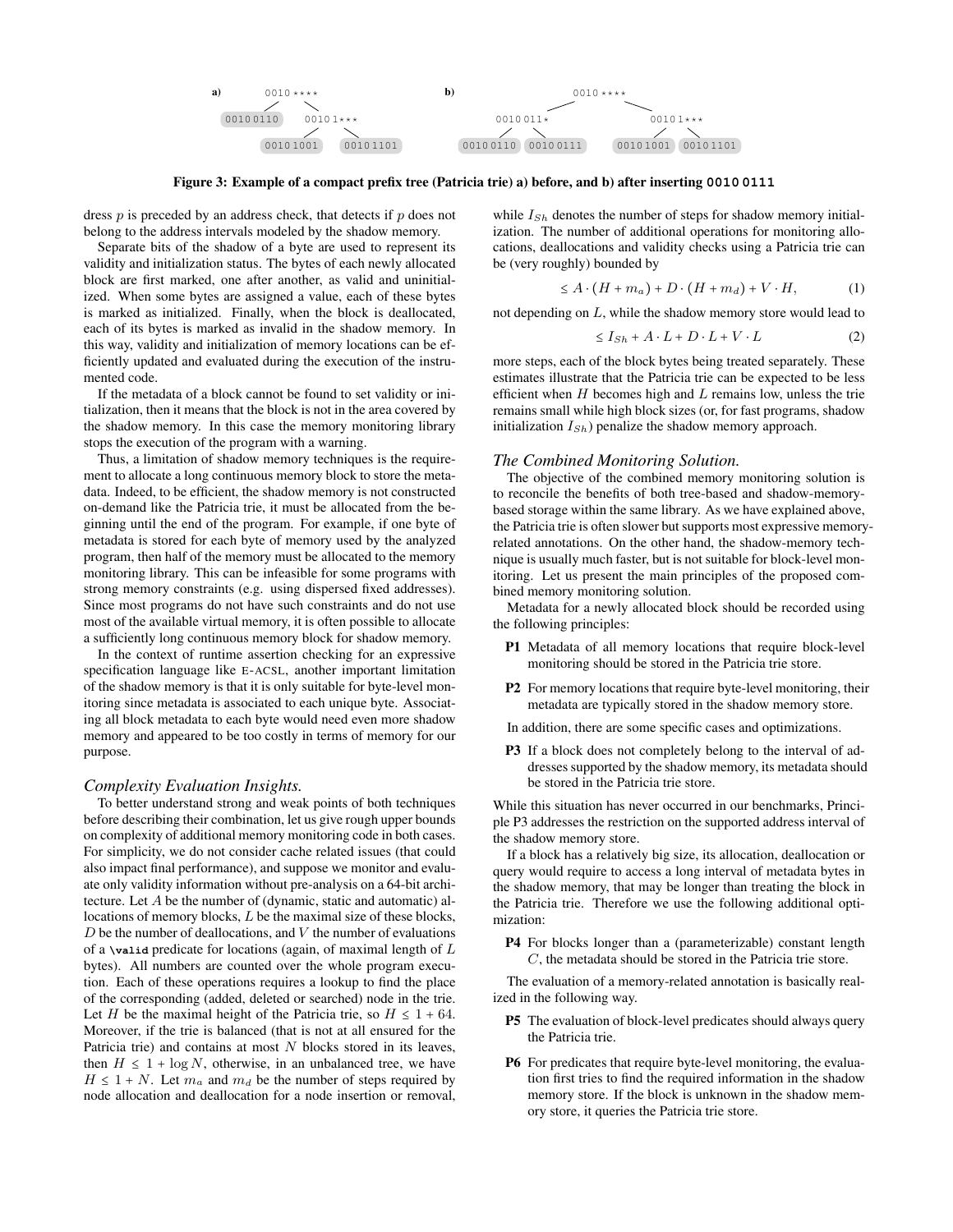It means that the evaluation of a byte-level memory-related annotation starts by interrogating the shadow memory store (with almost instant access) and queries the slower Patricia trie store afterwards only when necessary (when the first byte of the block is not known as valid in the shadow memory).

The deallocation of a memory block is basically realized in the following way.

P7 The deallocation of an existing block first tries to remove the block metadata from the shadow memory store. If the block is unknown in the shadow memory store, it queries and tries to remove it from the Patricia trie store.

Here again, the library starts by interrogating the shadow memory store and queries the slower Patricia trie store only if necessary.

# 4. EVALUATION

#### *Objectives.*

We have implemented the shadow-memory-based and the hybrid monitoring solution inside the memory monitoring library for E-ACSL2C, and evaluated them on several benchmarks. Our aim is to study the following research questions:

- RQ1 evaluate the hybrid memory store w.r.t. the earlier tree-based memory monitoring;
- RQ2 evaluate the hybrid memory store w.r.t. the shadow-memorybased monitoring;
- RQ3 evaluate the hybrid memory store w.r.t. Valgrind tool [19].

#### *Experimental Protocol.*

The benchmarks are annotated C programs whose specifications contain byte-level memory-related predicates as well as other functional properties not related to memory. In order to be able to compare the combined solution with both the shadow memory store and the Patricia trie store used separately, the specification does not include block-level memory-related annotations since they are not supported by the shadow-memory-based store alone.

We perform in total several hundreds of experiments for more than 30 parameterized programs obtained from about 10 examples with different levels of specifications and different values of parameters. These initial experiments are conducted on small-size examples because they had to be manually specified in E-ACSL. To simulate longer execution, we choose higher values of parameters (such as matrix or array sizes) and execute programs several times for different input values. Experiments are performed on an Intel Core i7-3520M 2.90GHz, 16GB of RAM.

Fig. 5 presents in detail some selected results. Its columns show the execution time for the original non-instrumented code (column "Orig."), for the instrumented program produced by E-ACSL2C using the Patricia trie store alone ("PT"), the shadow memory store alone ("Sh"), and the hybrid solution ("H"). These experiments have been conducted for instrumented code without pre-analysis (where all program memory locations are monitored) and with the reduced monitoring after the pre-analysis (described in Sec. 2). The columns "H vs PT" and "H vs Sh" indicate the speedup  $(-N\%)$ or slowdown  $(+N\%)$  recorded for the hybrid solution w.r.t., respectively, the tree-based and shadow-memory-based monitoring used separately. Time of analysis with Valgrind tool [19] is indicated in the last column.

## *Experimental Results.*

First, the results show that the shadow-memory-based monitoring is indeed almost always faster than the Patricia trie, and can be dramatically faster (more than 90% speedup) on examples with frequent memory lookups and a big size of the Patricia trie. Interestingly, two exceptions are the bubbleSort example and the binSearch example after the pre-analysis, where the store contains very few memory locations, and most queries concern a very big array. In this case the lookup in a small tree becomes very fast, and even faster than accessing all the bytes in the shadow of a very big block. The decision to always store bigger blocks (longer than C bytes, cf. Principle P4) in the Patricia trie helps to preserve the better efficiency of the Patricia trie in the hybrid store. The hybrid solution basically approaches the best of both separate kinds of monitoring, with a little additional cost (for initialization of a second store and determining which store must be used, cf. Sec. 3), that remains either below 2% or, on the fastest examples, below 0.1 sec.

In our examples, among several studied values, the values  $C =$ 16 or 32 seem to provide equally good results. They redirect to shadow memory most variables of primitive C types and leave in the Patricia trie bigger blocks (arrays, structures). However, we believe that the value of  $C$  can sometimes be even better adapted to the particular memory profile of the program under verification to make the hybrid store even more efficient. The study of optimal value for particular memory usage profiles is left as future work.

The pre-analysis accelerates memory monitoring by removing irrelevant variables, and most often preserves the same ratios between the hybrid and separate monitoring, except the bubbleSort example where monitoring with the Patricia trie store becomes much faster after the pre-analysis.

Finally, notice that execution time after E-ACSL2C is not comparable to Valgrind. Valgrind can be much faster (up to 6x) on some examples and much slower (up to 12.8x) on some others, that can be partially due to the pre-analysis that strongly reduces monitored variables (e.g. example insertSort).

The slowdown of the code instrumented by E-ACSL2C w.r.t. the original code can be indeed higher than that of recent advanced tools that focus on memory safety errors. This is due to the larger scope of runtime assertion checking for E-ACSL: along with memory-related properties, it checks all other specified functional properties that lead to a lot of additional code inserted by the instrumentation to check the required properties (e.g. correct matrix multiplication or inversion, correct array sorting that globally preserves the same array elements, etc.). This additional code may include lots of loop iterations to verify universally quantified properties and often requires much more time than the original program code itself. This seems to be the price to pay for runtime assertion checking for an expressive specification language like E-ACSL.

Regarding memory usage (not detailed in Fig. 5), despite a great theoretical amount of allocated virtual memory, the hybrid solution shows in average only 3.5× increase of *used memory peak* (with the worst-case increase up to 8.8×) w.r.t. the Patricia trie, and in average only a  $1.3 \times$  increase (going up to  $2.8 \times$  in the worst case) w.r.t. to the shadow-memory-based implementation. Valgrind uses in average  $22.9\times$  more memory than the hybrid approach. Thus a combination with shadow memory turns out to provide better performance with a quite reasonable memory usage increase.

#### *Summary of Experiments.*

The experiments confirm the expected benefits of the hybrid memory monitoring (cf. bounds (1) and (2) in Sec. 3). In particular: RQ1 the hybrid memory monitoring is significantly faster than the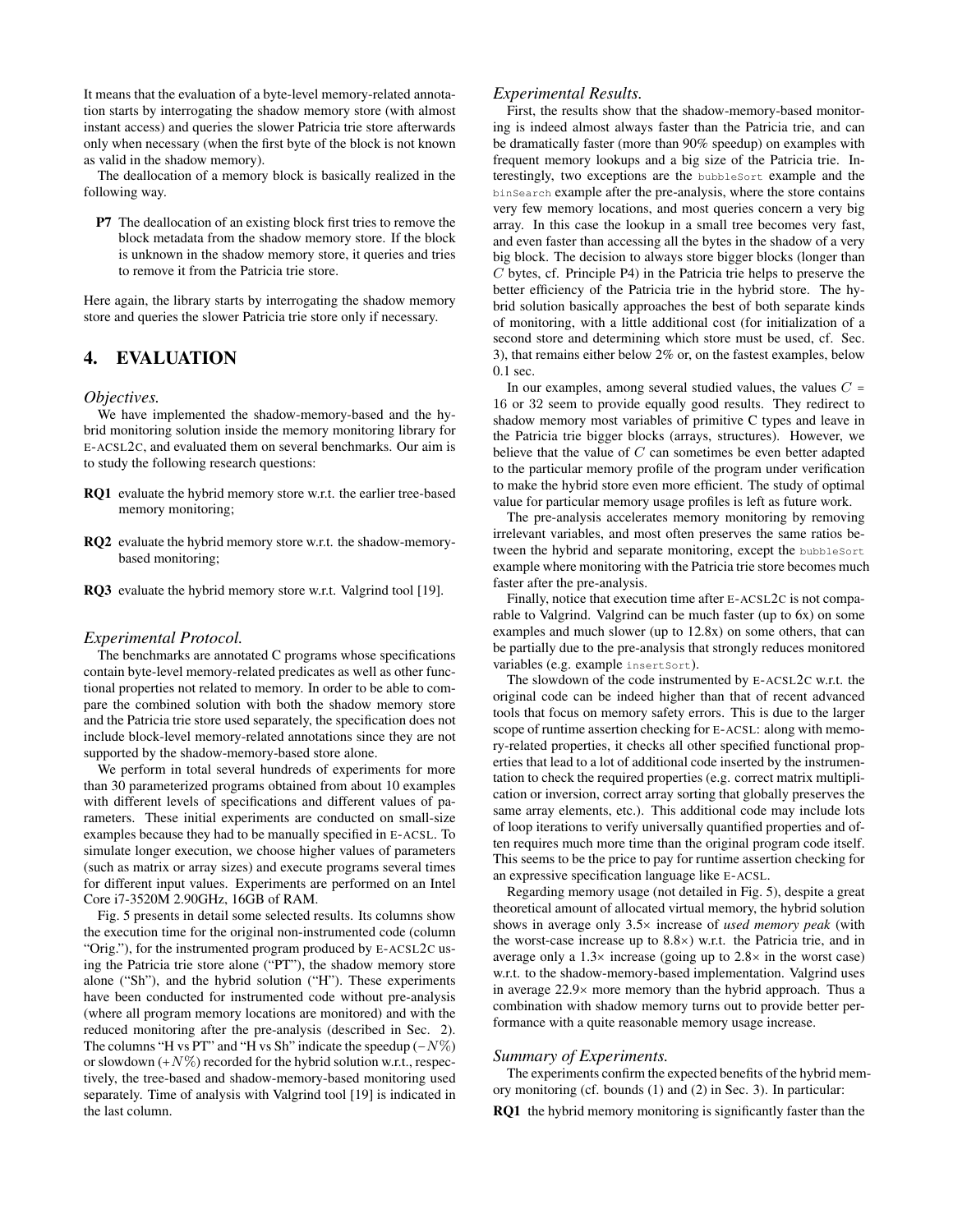|            |       | Without pre-analysis |       |       |            | With pre-analysis |        |       |       | Val-       |            |       |
|------------|-------|----------------------|-------|-------|------------|-------------------|--------|-------|-------|------------|------------|-------|
| Example    | Orig. | PT                   | Sh    | Н     | H vs PT    | H vs Sh           | PT     | Sh    | Н     | H vs PT    | H vs Sh    | grind |
| bubbleSort | 0.56  | 57.49                | 8.60  | 8.76  | $-84.76\%$ | $+1.86\%$         | 4.13   | 4.82  | 4.50  | $+8.96\%$  | $-6.64\%$  | 9.47  |
| binSearch  | 0.00  | 2.91                 | 6.74  | 2.87  | $-1.37\%$  | $-57.42%$         | 2.85   | 6.68  | 2.90  | $+1.75\%$  | $-56.59\%$ | 0.48  |
| mergeSort  | 0.04  | 106.94               | 0.47  | 0.45  | $-99.58\%$ | $-4.26\%$         | 86.28  | 0.43  | 0.42  | $-99.51\%$ | $-2.33\%$  | 2.68  |
| quickSort  | 0.00  | 41.51                | 0.10  | 0.12  | $-99.71\%$ | $+20.00\%$        | 1.15   | 0.06  | 0.07  | $-93.91\%$ | $+16.67\%$ | 0.54  |
| RedBITree  | 0.03  | 0.73                 | 0.20  | 0.29  | $-60.27\%$ | $+45.00\%$        | 0.59   | 0.19  | 0.28  | $-52.54\%$ | $+47.37\%$ | 2.29  |
| merge      | 0.01  | l.48                 | 0.10  | 0.10  | $-93.24\%$ | $0.00\%$          | 1.25   | 0.08  | 0.08  | $-93.60\%$ | $0.00\%$   | 1.08  |
| matrixMult | 0.13  | 4.32                 | 1.23  | 1.22  | $-71.76\%$ | $-0.81\%$         | 3.46   | 0.67  | 0.68  | $-80.35\%$ | $+1.49\%$  | 1.85  |
| matrixInv  | 0.01  | 4.29                 | l.77  | 1.79  | $-58.28\%$ | $+1.13\%$         | 3.45   | 1.59  | 1.66  | $-51.88\%$ | $+4.40%$   | 0.70  |
| insertSort | 2.67  | 46.64                | 35.43 | 35.22 | $-24.49\%$ | $-0.59\%$         | 2.78   | 2.80  | 2.78  | $0.00\%$   | $-0.71\%$  | 35.61 |
| Total      | 3.47  | 266.31               | 54.64 | 50.82 | $-80.92\%$ | $-6.99\%$         | 105.94 | 17.32 | 13.37 | $-87.38\%$ | $-22.81\%$ | 54.7  |

Figure 5: The hybrid memory monitoring (H) w.r.t. the Patricia trie store (PT), the shadow memory store (Sh) and Valgrind

tree-based memory monitoring, and does not imply any loss of expressiveness: it remains compatible with byte-level and block-level memory-related annotations;

- RQ2 on byte-level memory annotations, the hybrid memory store remains comparable or slightly faster than the shadow-memory-based monitoring, and allows, in addition, the support of block-level E-ACSL predicates;
- RQ3 the execution time of the code produced by E-ACSL2C is not comparable to Valgrind and depends on the nature and amount of evaluated E-ACSL annotations, while the amount of used memory with Valgrind is considerably higher.

Overall, our experiments suggest that the proposed hybrid solution reconciles the efficiency of the shadow memory with the expressiveness (and in some cases, a better efficiency) of a tree-based store, with an insignificant time overhead and an acceptable increase of memory usage.

# 5. RELATED WORK

The present work is part of an extension of FRAMA-C, an existing toolset for analysis of C code, for supporting runtime assertion checking. It is therefore related to a lot of works on runtime assertion checking [7] and, more generally, runtime verification [16]. More specifically, one of our main objectives is to support and execute annotations in E-ACSL, an expressive executable specification language shared by static and dynamic analysis tools. Hence, our work continues previous contributions to development of expressive specification languages such as Eiffel [17], JML [15] for Java and Spark2014<sup>2</sup>, a subset of Ada dedicated to formal testing and verification. Other examples of executable specification languages are SPEC# [3] and the closely related Code Contracts for .NET [11].

Since the main purpose of this paper is the support of memoryrelated E-ACSL annotations, this work is also related to previous efforts for ensuring memory safety of C programs at runtime. They include safe dialects of C, specific fail-safe C compilers and memory safety verification tools for C code. In particular, the idea to store object metadata on valid memory blocks in a separate database was previously exploited in [13, 21, 27, 10, 1] and appeared welladapted for most spatial errors (that is, accesses outside the bounds [24]). Advantages of these solutions include relative efficiency (propagation of pointer metadata at each pointer assignment is not required) and compatibility (the memory layout of objects is preserved). However, this technique results in significant time overhead due to lookup operations in the database, and is not directly

adapted to detect sub-object overflows inside nested objects (e.g. an array of structures) and certain temporal errors (that is, accesses to an object that has been deallocated [24]). An alternative approach is based on pointer metadata stored inside multi-word *fat pointers* extending the pointer representation with bounds information [2, 18, 20]. While this approach to monitoring has the benefit of simplifying certain operations, for instance copying a pointer, it may complicate others such as pointer arithmetic. In addition, it can modify the memory layout of the program and complicate interfacing with external libraries. When an external function is called with a fat pointer as argument, it has to be converted to a regular "thin" pointer. For these reasons fat pointers were not deemed interesting for us. Techniques combining ideas of both approaches have been proposed as well [28, 24].

The technique of *shadow pages* [19, 22] makes it possible to immediately find stored validity information for a pointer without providing an easy way to find the base address of the block, block size and pointer offset required by memory-related E-ACSL clauses.

Our global objective is quite different from these efforts. Unlike these advanced works focused on detection of memory safety errors, we aim at supporting runtime checking for memory-related annotations of an expressive specification language, E-ACSL. The usage of a Patricia trie for storing metadata in this context was proposed and evaluated in [14]. Despite several optimizations, this implementation still has a significant execution time overhead.

The present work continues the previous efforts and shows how the earlier Patricia trie store [14] and the efficient solutions based on shadow memory [19, 22] can be combined and adapted to our objective to support runtime assertion checking for a rich specification language as E-ACSL. To the best of our knowledge, such a combination of a Patricia trie with shadow memory for storing block metadata has never been studied. We show that this combination can significantly improve the performance of runtime assertion checking.

It should be noticed that the ambitious objective to perform runtime assertion checking for C code specified in E-ACSL and directly compatible with integrated FRAMA-C tools for proof of programs can justify a higher overhead. Indeed, during deductive verification, manual analysis of proof failures without any automatic runtime checking could be even more costly.

## 6. CONCLUSION AND FUTURE WORK

We have proposed an original hybrid memory monitoring solution that takes the best of two alternative monitoring techniques: a tree-based metadata storage in a Patricia trie and an offset-based access to metadata in shadow memory. While a tree-based store is suitable to monitor both byte-level and block-level memory pred-

<sup>&</sup>lt;sup>2</sup>http://www.spark-2014.org